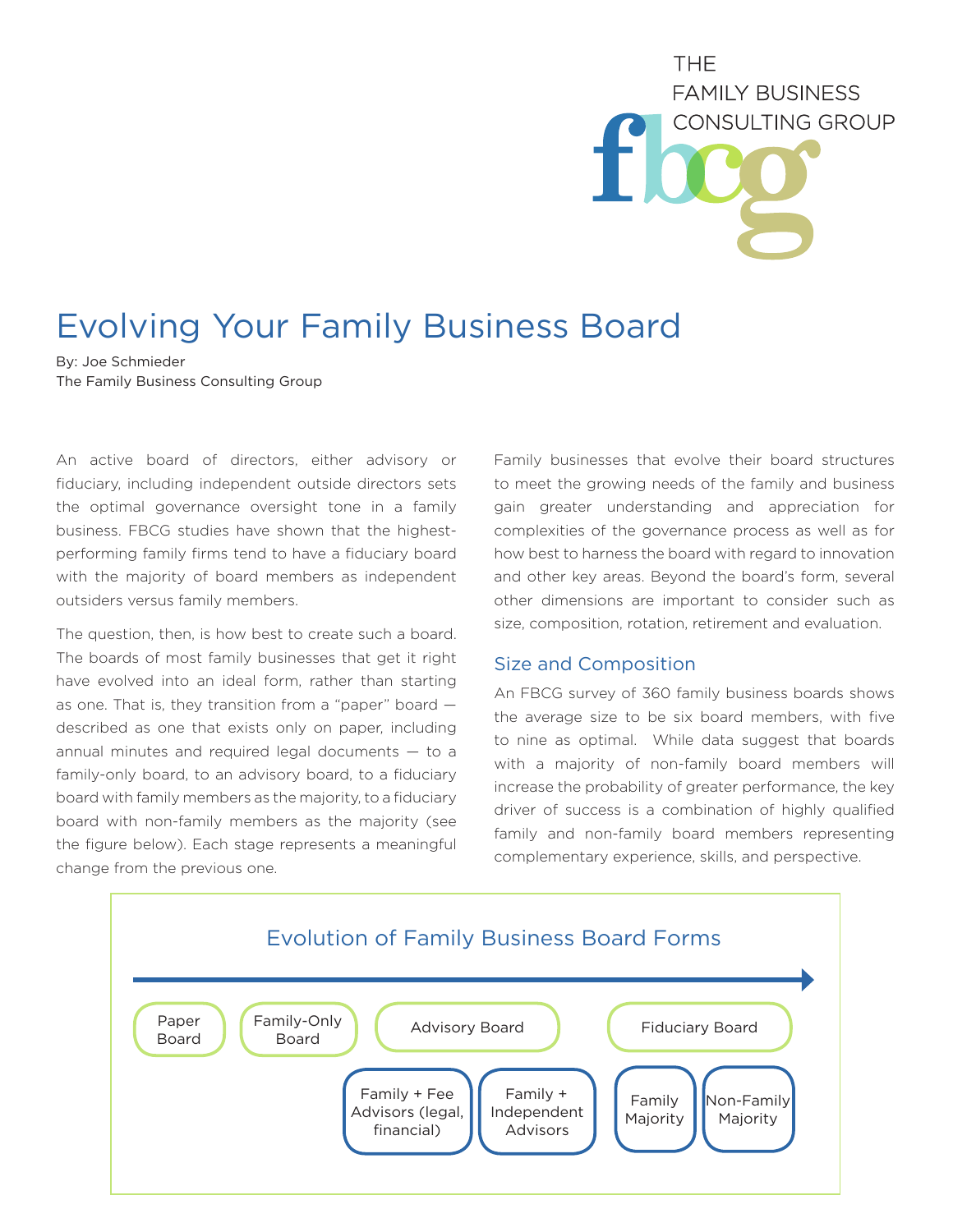Starting with a family-only board, Granger and Associates, a waste and energy company, made steady progress over the first two generations. However, as business demands grew, opportunities became more complex, and capital needs increased, it became clear the family would benefit from outside points of view.

After in-depth education regarding the value of outside directors, one family member agreed to exit the board, recognizing that it was for the collective good of the family and business. Two other family members resigned later as they became believers in the blended family/independents governance model.

Along with enduring some family pain, it took an open mindset to promote the board's evolution. With regard to governance, some families may have had outside board members for generations, while others are just becoming accustomed to the idea.

To implement, the Grangers used a task force to create an effective blend of family and non-family board members. It used strict qualification criteria including deep experience/knowledge of the solid waste and renewable energy industries to identify independent director candidates. Concurrently, the task force applied a less stringent set of criteria to assess family members. Today the Granger family is happy to have a board with four family members and three outside directors, benefiting from board members' complementary viewpoints.

## Rotation and Retirement

Rotation and replacement of board directors through a combination of term limits and mandated retirement ensures a steady flow of fresh ideas and perspective, preventing the board from becoming stagnant. Additionally, agreed-upon terms of office induce the chair or owning family to review director performance periodically. If there are term limits, the downside is that they may motivate effective directors to leave before management or owners want them to.

The goal in structuring board terms should be to maximize both freshness and stability. On one hand, the board should remain relevant and responsive to the company's changing needs. On the other hand, board structure should also afford directors an opportunity to gain a long-term perspective on the business and indepth knowledge of its owners' values, temperament, and goals.

When the family board members of the Behler Young Company, a Midwestern provider of heating and cooling products and services, heard two longtime independent directors were opting not to renew their terms, they were energized to begin a search process for new members with a "non-status quo" approach to governance. Soon the search landed two directors with fresh and complementary perspectives, as hoped.

Establishing a mandatory retirement age for board members has similar pros and cons. On the plus side, a mandatory retirement age facilitates a graceful transition for more senior board members. On the other hand, because higher age is not synonymous with lower involvement or insight — and may actually relate to deeper knowledge of the company and its industry — forced retirement may result in the loss of highly valuable directors.

An innovative option is to find a supporting role for an aging yet strongly contributing board member. For example, instead of retiring a chairman, that member can be named Chairman Emeritus, acting as a senior ambassador for the company while visiting the business and attending high-profile industry events.

## Board Evaluation

A robust board-evaluation process is a must to ensure a well-functioning, active, and involved board. Systematic evaluation uncovers and addresses issues related to board function and individual director contributions. Some families have standardized board evaluation processes, while others take a more casual approach.

Assessment of directors should account for the fact that advisors paid an ongoing fee, such as lawyers and accountants, are not generally considered purely independent board members. The paid advisors earn ongoing service fees, whereas other outside advisors working only on board governance activity should be able to discuss important topics from a fully unbiased position.